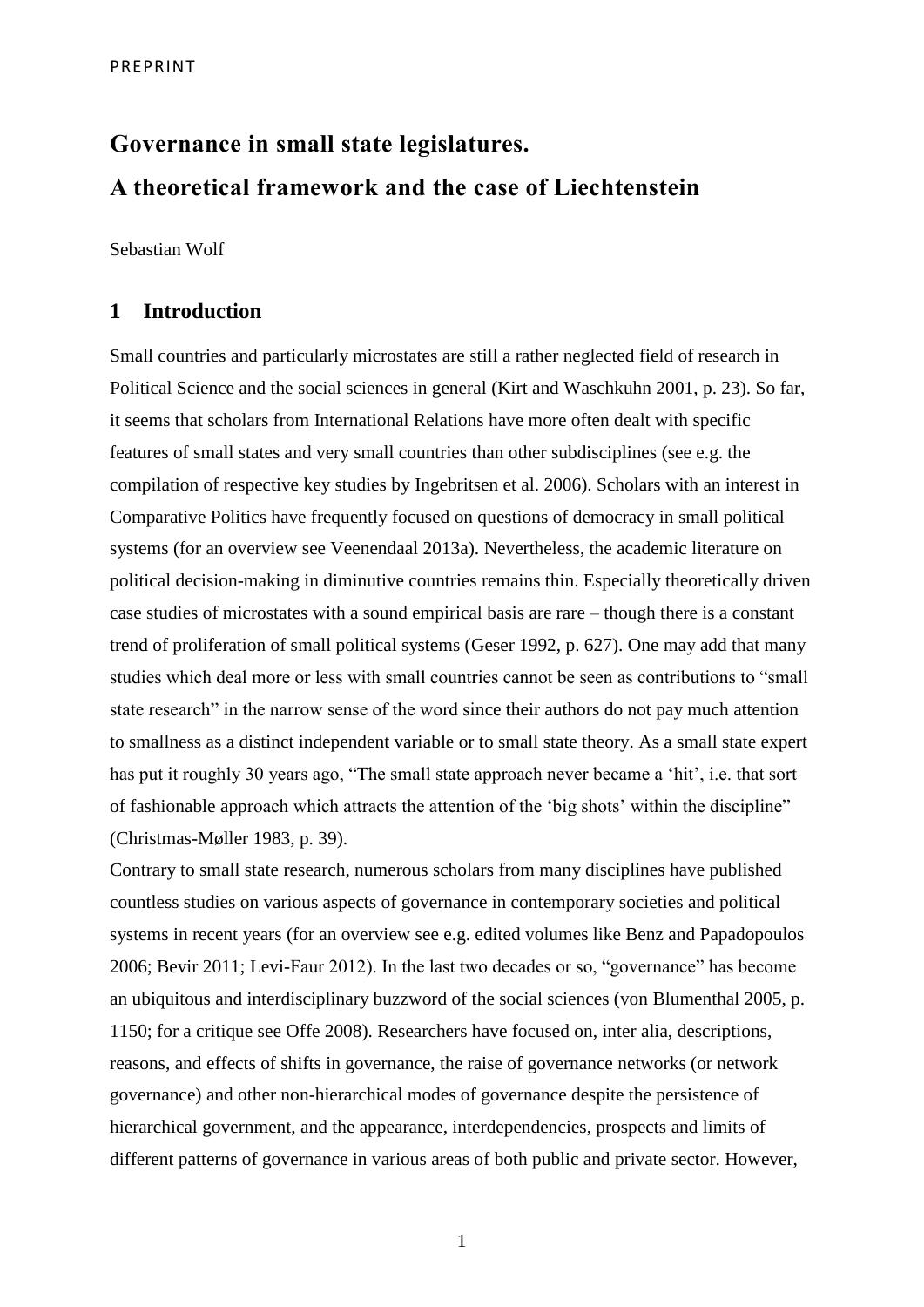the specific modes of governance in small states – if there are any – still seem to be underresearched.

Against this background, this chapter seeks to combine approaches from small state literature with selected governance typologies to explore an important area of domestic small state politics. Assumptions regarding certain patterns of public governance in the legislatures of small countries will be deduced from both small state theory and governance theory. These hypotheses will be preliminary tested by means of an in-depth case study of Liechtenstein based on a comprehensive data set on decision-making in the principality's parliament. Liechtenstein is such a diminutive country that small state characteristics can be supposed to have particularly strong effects on politics (cf. Geser 1992, p. 631). The next section deals with the combination of small state theory and governance theory and outlines rather general presumptions. On that basis, in section 3 concrete hypotheses on modes of governance in the legislatures of small states are formulated. The fourth section gives a short overview of the parliament of Liechtenstein. In section 5 the assumptions are preliminary tested with regard to the principality's legislature. The concluding section summarizes the results and elaborates on the combination of governance research and small state theory.

#### **2 Small state theory meets governance research**

Theoretically oriented small state research is usually characterized by the key assumption that "size" is an important independent variable that directly or indirectly impacts on various social and political phenomena: "It seems to be assumed that given a satisfactory definition of an independent variable, viz. size, it is also possible to predict something about some dependent variable, viz. the 'behavior' of small states" (Amstrup 1976, p. 165). However, it is not easy (if not impossible) to give a satisfactory definition of a small state. Smallness is an elusive concept or category, especially when it comes to small states (Maass 2009). There is no consensual or authoritative definition of a small state; every definition (based on e.g. population, geographical size, economic indicators, military power, or a combination of selected factors) is arbitrary to some extent (Anckar 2013, p. 13). According to a very broad definition, small stateness is characterized by a structural scarcity of certain (significant) resources within a (sovereign) country (Wolf 2013, p. 13) from a substantialist, relational, and/or attributive point of view (Geser 1992, p. 629). For the purposes of this chapter, it is not necessary to further elaborate on the definition issue at the moment (but see the concluding section for additional considerations). In addition to the vagueness of the small state concept,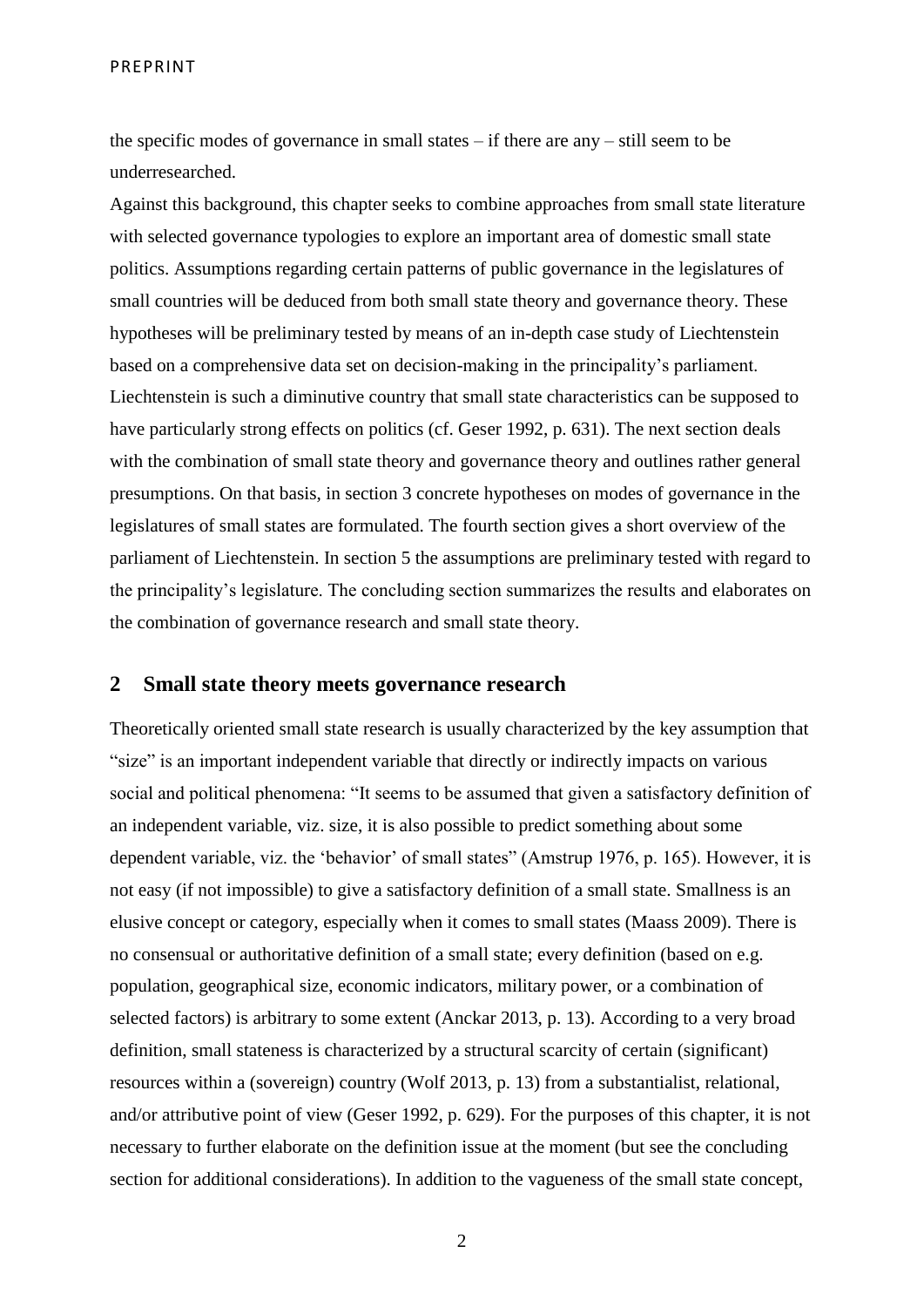frequently the "dependent variable is no less elusive than the independent variable of 'size'" (Amstrup 1976, p. 165). Only in very few instances, small stateness can be seen as a strong and unambiguous (quasi-) deterministic factor that necessarily has equal or similar effects in each and every small political system. More often, there is merely a functional relationship (i.e. a certain small state behavior seems to be useful, reasonable, or functionally adequate but not necessary) or a conditional relationship (i.e. smallness is a necessary but not a sufficient condition for a certain phenomenon) (Geser 1991, pp. 96-97).

Contemporary small states are very heterogeneous. For example, European microstates differ a lot from very small island states in the Caribbean or the Pacific with regard to cultural, political and social aspects (Veenendaal 2013b, p. 246). Therefore, it has been argued that small state theory has to operate on a rather high level of abstraction (Geser 1992, p. 632). Moreover, one has to take into account that genuine impulses of small stateness can and tend to be modified (e.g. intensified, weakened, neutralized, distorted or transformed) by other country-specific factors (Fanger and Illy 1981, p. 236; Wolf 2013, p. 16), e. g. certain cultural, economic or social characteristics. Such intervening factors and/or their significance are maybe not or only partially known to the researcher conducting a respective small state study. Against this backdrop, the usefulness and scientific applicability of the small state approach has been called into question. For example, Baehr was convinced of the "insufficiency of the concept as an analytical tool. Whatever criterion is adopted, small states form too broad a category for purposes of analysis" (Baehr 1975, p. 466). Obviously, this opinion did not become the majority view in the scientific community. Most scholars dealing with the political systems of small countries and microstates believe that the potential methodological pitfalls of theoretically oriented small state studies do not justify to completely abandon this branch of research. Carefully designed and conducted small state research should be able to reach modest conclusions or inferences which are generalizable at least to some extent (cf. Anckar 2013, pp. 17-18; Waschkuhn 1993, p. 155). For example, it should be possible to "identify a common small state behavior in relation to certain situations, some issue-areas, certain interests" (Christmas-Møller 1983, p. 46).

Although research on governance in general has been much more popular than small state studies in recent years, both branches of research share the problem that consensual, authoritative, or official definitions of their respective key concepts do not exist so far. Maybe the term "governance" is even more elusive than the term "small state". Many authors "describe and analyze 'shifts in governance'"(van Kersbergen and van Waarden 2004, p. 144), but they often deal with rather different approaches, concepts, methods, and phenomena.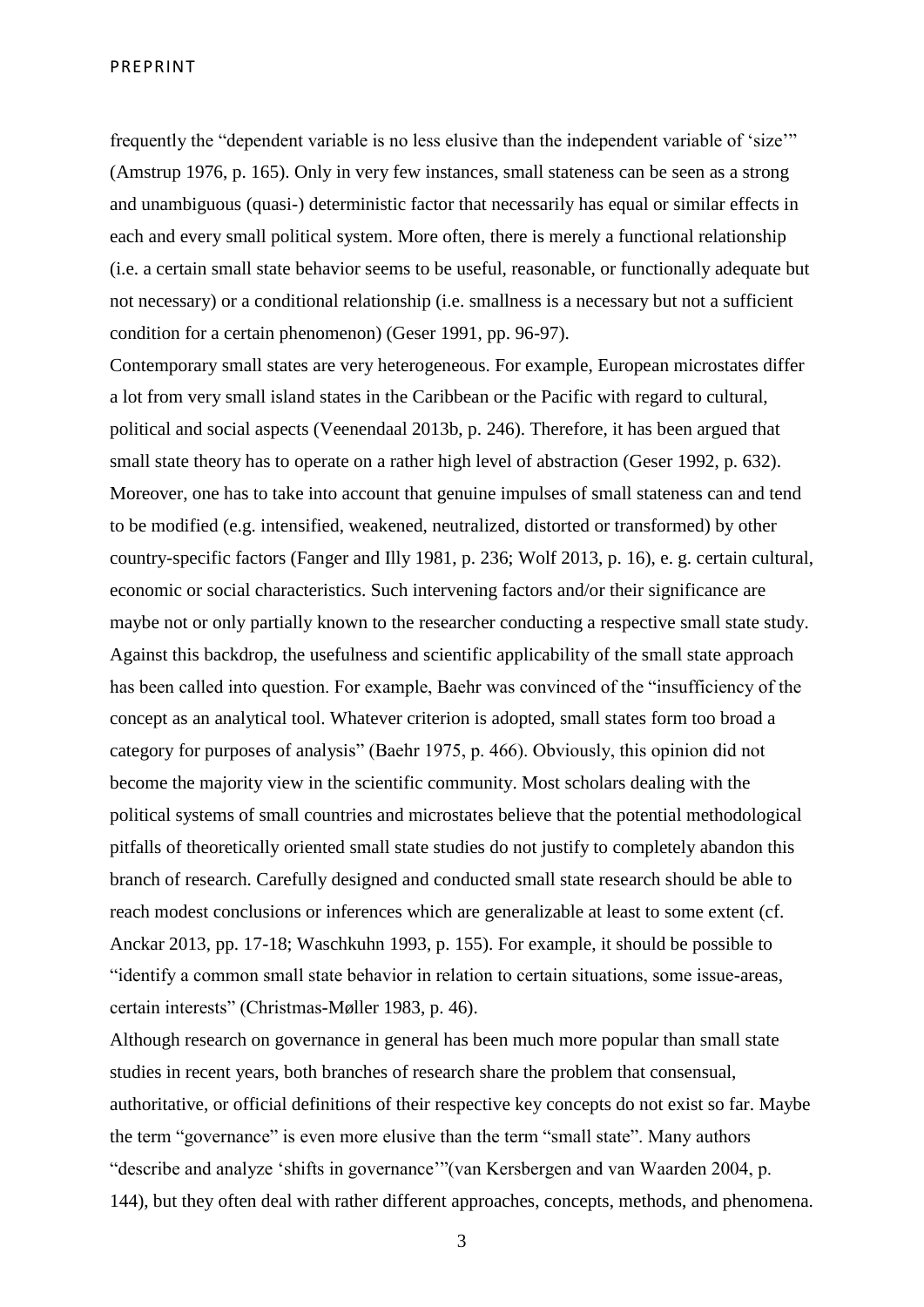1

According to some broad and typical definitions, "governance refers to processes of rule wherever they occur [... and] all processes of social organisation and social coordination" (Bevir 2012, p. 3), governance is "the management of the course of events in the social system" (Burris et al. 2008, p. 9) or "the production of social order, collective goods or problem-solving through purposeful political and social intervention" (Schneider 2012, p. 130). Analytical approaches to the study of governance depend in large part on the epistemological interest of the respective author(s) (Benz and Dose 2010, p. 17). In the following paragraph, the concept of governance used in this chapter is briefly outlined. I follow the notion that especially in political science – and the German-speaking scientific community – research on governance tends to prefer a rather institutionalist perspective focusing on modes, patterns, or abstract structures of decision-making, governing, and/or ruling (Mayntz 2006, p. 16, but cf. Grande 2012, p. 580). In this regard, governance usually aims at managing or coordinating interdependencies between (often collective) political actors (Benz 2004, p. 25). Modes of governance and decision-making structures as such have to be distinguished from outputs of governance such as political instruments, collective goods, or policy measures (Zürn 2008, p. 556) though the latter may perhaps impact on future governance processes. It seems useful to make a distinction between three main levels of analysis or abstraction (Benz and Dose 2010, p. 25): At the lowest level, we can find some basic mechanisms of governance (particularly mutual observation, interaction or interference, and negotiation) (Schimank 2007). Important modes of governance such as hierarchy (Döhler  $2007$ ),<sup>1</sup> political competition (Benz 2007a), bargaining (Benz 2007b), and networks (Wald and Jansen 2007) usually have to be differentiated at the meso level (cf. von Blumenthal 2005, p. 1169). Governance regimes – i.e. combinations of several modes of governance (Schuppert 2008, p. 24) – may be explored at the highest level of analysis. Research on governance does not imply or require a specific theory or methodology but is open to various approaches, concepts, and techniques which are at least compatible with the broad (and somewhat vague) analytical premises just indicated (Benz et al. 2007, p. 16). The methodological and theoretical openness of the governance approach (cf. von Blumenthal 2005, p. 1174; Grande 2012, p. 579) facilitates the scientific endeavor of this chapter to combine small state theory with empirical research on governance. Governance research seems to be particularly interested in generalizable reasons for the (non-) occurrence of

<sup>&</sup>lt;sup>1</sup> Some authors, e.g. Grande (2012, pp. 566, 575), do not see hierarchy as a distinct mode of governance. They analytically separate governance from hierarchical decision-making and ruling (government). In this chapter, hierarchy is conceptualized as a significant pattern of governance amongst others (cf. Benz and Dose 2010, p. 25; von Blumenthal 2005, p. 1169).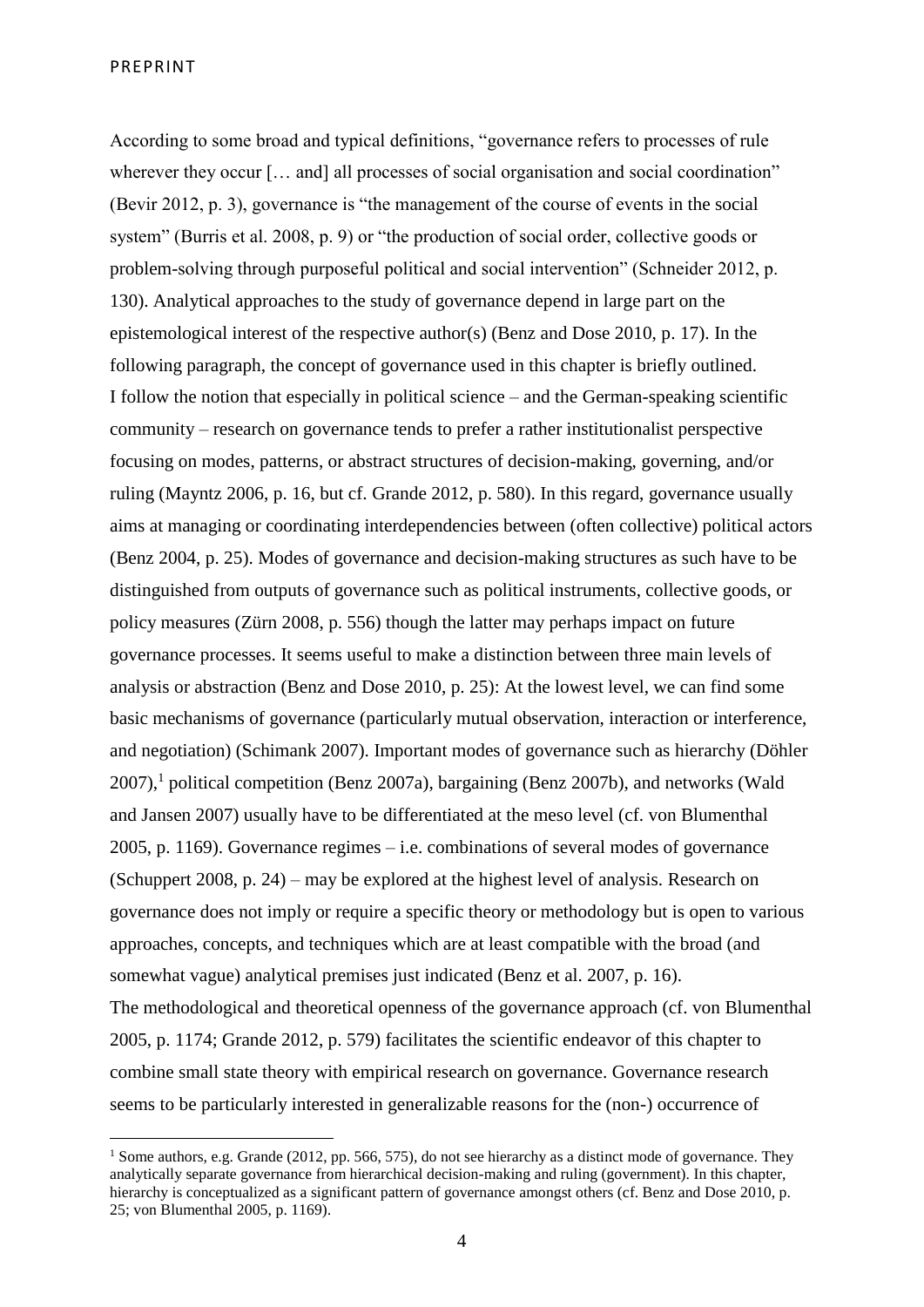certain modes of governance as well as governance regimes in specific sectors and contexts (cf. Schuppert 2008, p. 24). Against this background, small state theory can and should provide respective presumptions or working hypotheses. In fact, such an approach or starting point of a research design is not uncommon in small state research, albeit usually not under the more recent heading of "governance" (cf. e.g. Amstrup 1976; Geser 1993; Waschkuhn 1993). Small state research should attempt to contribute as other sub-disciplines to "theoryformation in political science" (Christmas-Møller 1983, p. 36), and the governance approach might be a good way of bringing small state studies closer to mainstream political science. Therefore, assumptions on the key independent variable (small stateness) will now be derived from small state theory whereas governance theory provides an analytical framework to explore the dependent variable (i.e. patterns of ruling or decision-making influenced by small state characteristics). For the limited and preliminary purposes of this chapter, I will focus on a meso level of analysis as well as three crucial modes of public governance: (1) hierarchy, (2) bargaining, and (3) competition (cf. the conceptual differentiations outlined above). What does small state theory generally assume regarding the (non-) occurrence of these selected modes of governance in small state political decision-making?

- (1) *Strong hierarchy*: Many scholars emphasize that the executive branch dominates the political systems of small states or is likely to do so (cf. e.g. Eisenstadt 1977, p. 76; Richards 1982, p. 158; Veenendaal 2013c, p. 15; Waschkuhn 1990, p. 143). A main reason is that most of the scarce political and administrative resources tend to be concentrated in the hands of the government and its subordinated organizations. As a consequence, there is not much room for a powerful political opposition and thus government and public administration often prevail in the various stages of the policy cycle. This leads to the assumption that law-making in small countries is particularly prone to be rather quasi-hierarchical, i.e. the government more or less directs or steers political processes.
- (2) *Tendency to bargain and/or to compromise in order to reach a (quasi-) consensus*: On the other hand, various scholars stress that consensual or consociational decision-making in politics is a typical feature of small states (cf. e.g. Geser 1991; Lehmbruch 1991; Waschkuhn 1990, p. 141). In diminutive countries, the citizens' attitudes and preferences tend to be more homogenous than in bigger polities (Dahl and Tufte 1974, p. 13) and the small number of inhabitants makes it easier for politically interested people and organizations to be effectively involved in political processes. The members of the small political elite (i.e. key politicians, senior officials, and top lobbyists) can rather easily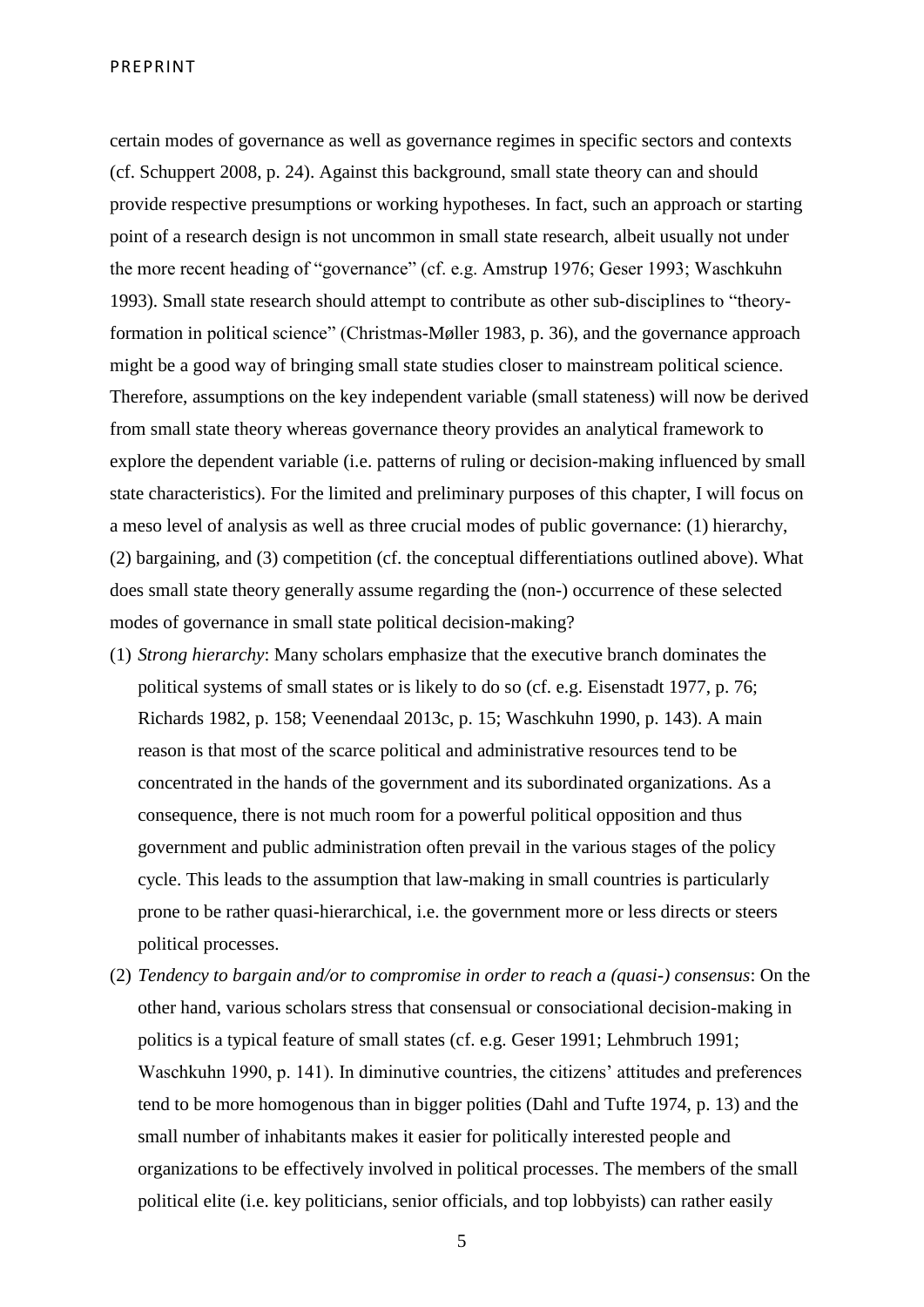coordinate their negotiations on controversial issues. Moreover, it is often functional for political actors in small communities to join forces or to pool the political elite's strengths in order to make full use of the scarce human resources. There is a small state tendency to avoid fiercely contested majority decisions which could lead to problems such as debilitating and long-lasting conflicts. This leads to the assumption that law-making in small countries is prone to be rather consensual.

(3) *Weak party competition*: Several scholars point out that in small democracies personal conflicts or clashes amongst leading politicians are more prevailing than contestation between political parties or disputes due to competing ideologies or programmatic controversies (cf. e.g. Richards 1982, p. 170; Veenendaal 2013b, p. 254; Waschkuhn 1990, p. 143). Key reasons are the close and interdependent relationships within the small political elites of diminutive countries, small ideological and programmatic distance between the (main) parties, and the semi-professional or volunteer character of many small state parties and politicians. Individual political actors or personal coalitions frequently tend to be more important than parties or other formal organizations. This leads to the assumption that party competition in the law-making of small countries is prone to be rather weak.

In the next section, these rather general assumptions will be concretized and specified with regard to modes of governance in the decision-making of small state legislatures.

#### **3 Assumptions on governance in small state legislatures**

Comparative research on parliaments of small countries and micro-states has often focused on rather superficial institutional characteristics so far. For example, Anckar (2013, pp. 14-16) points out that "small countries tend to have small parliaments", "unicameral assemblies", hardly "full-fledged committee systems" and "only a few parties". These generalizable institutional characteristics surely shape the parliamentary decision-making in many diminutive polities to some extent (cf. e.g. Baldwin 2013). However, it is the aim of this chapter to explore specific patterns of ruling in small state legislatures below the surface of formal institutions and organizations. Therefore, I seek to combine small state theory with empirical research on modes of public governance. At first, the following paragraphs concretize the theoretical presumptions outlined in the last section that the law-making of small countries is prone to be characterized by (1) strong hierarchy, (2) consensual decision-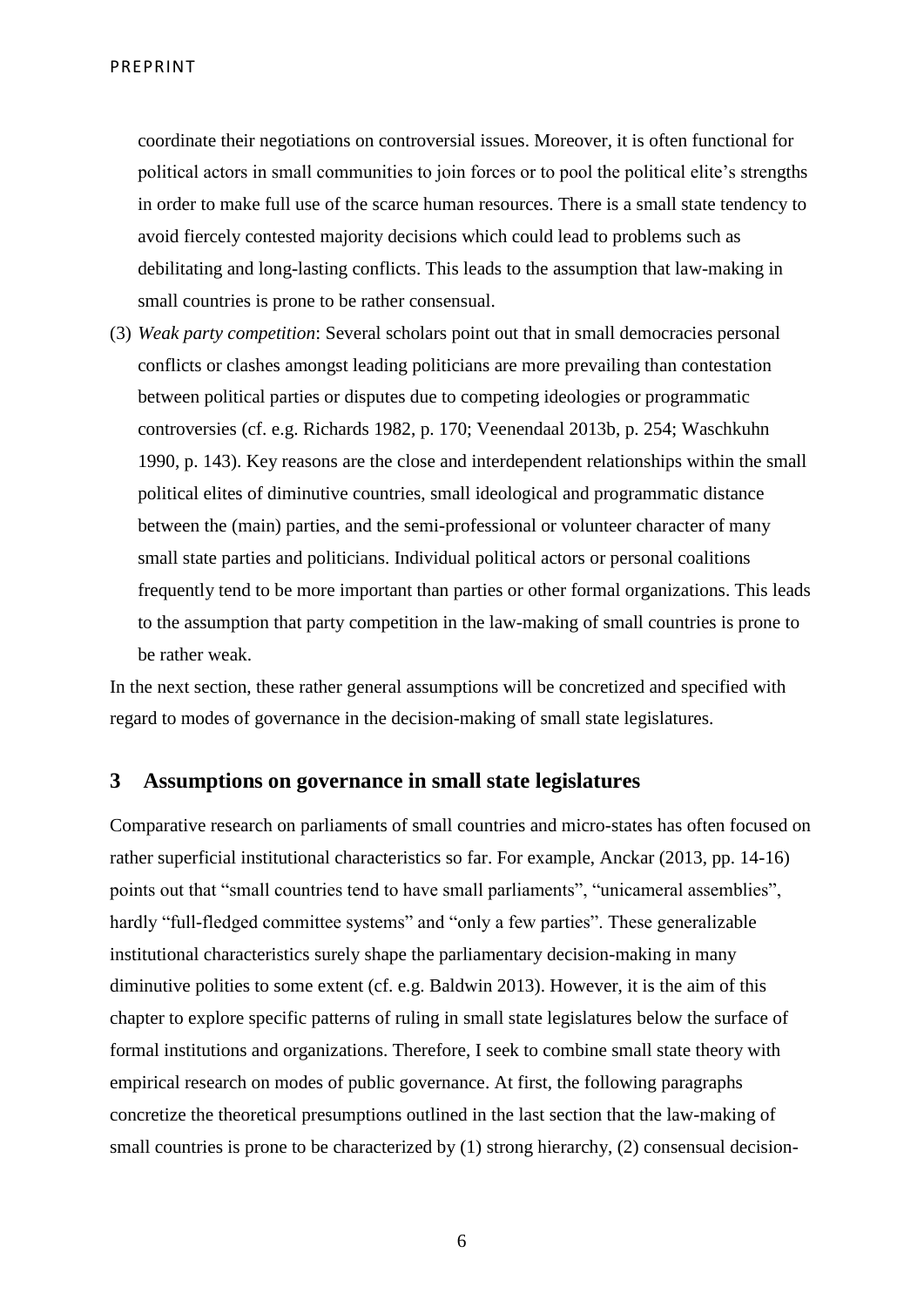1

making, and (3) weak party competition. The remainder of this paper mainly deals with a preliminary test of the specified hypotheses.

In the proper or classic meaning of the word, hierarchy as a mode of governance usually involves, inter alia, a formal vertical relationship and power(s) to direct (cf. Döhler 2007). For the purpose of this chapter, I obviously have to stretch or broaden the concept of hierarchical governance to some extent since I do not analyze a formally hierarchical organization (e.g. a bureaucracy) with simple chains of command. In the context of parliamentary law-making, I therefore speak of (quasi-) hierarchy if the government more or less is able to act as if it was in a superior position regarding the parliament. Thus, if decision-making in the legislatures of small countries is strongly hierarchical, as small state theory suggests (see above), one may expect to particularly observe the following characteristics: (1) The small state government clearly dominates the parliamentary agenda-setting (i.e. most items on the agenda, especially draft laws, are initiated by the government); (2) Irrespective of changeable parliamentary majorities, initiatives by the government are usually rather undisputed in the small state parliament (i.e. issues not tabled by the government are significantly more disputed in plenary sessions); (3) Governmental initiatives are adopted by large majorities in the small state parliament (i.e. agenda items initiated by government are mostly rubber-stamped by many parliamentarians, including at least parts of the opposition).<sup>2</sup>

Bargaining as a mode of governance mostly involves at least two actors who possess veto power in an interdependent political relationship. They have to come to a unanimous compromise in the event of conflicting interests (cf. Benz 2007b). For the purpose of this analysis of small state legislatures, I consider (a) strongly debated issues in the *Landtag*'s second reading as conflictual, (b) parliamentary debates as a form of bargaining in public arenas, and (c) broad parliamentary majorities (including at least parts of the opposition) as quasi-consensual. As outlined in the last section, small state theory suggests that law-making in small countries is prone to be rather consensual for different reasons and that bargaining plays a crucial role in case of controversies. Thus, one may expect to particularly make the following observations: (4) The small state parliament rather often decides (quasi-) unanimously (i.e. items on the agenda, especially draft laws, are often supported by all or most of the parliamentarians); (5) Broad majorities in the small state parliament frequently

<sup>&</sup>lt;sup>2</sup> One might rightly object that particularly feature  $(1)$  is not a unique characteristic of small states; due to several reasons, governments dominate the legislative agenda-setting in most contemporary political systems (cf. e.g. Newton and van Deth 2010, pp. 139-140). However, I argue that it should be possible to identify a specific small state phenomenon if the characteristics (1) to (3) can be observed to such an extent that is apparently not common in most larger polities.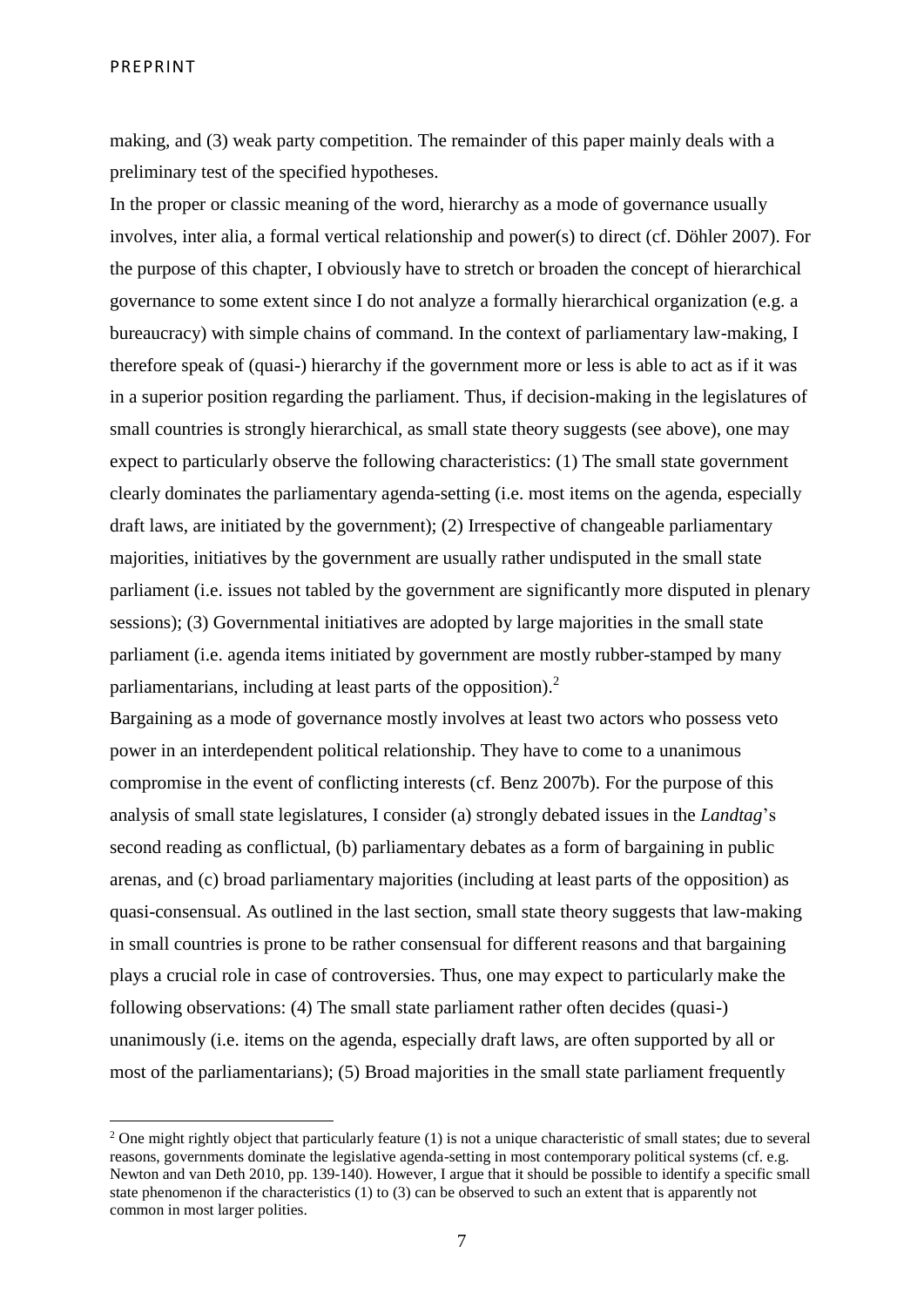decide even disputed issues (i.e. many parliamentarians compromise or agree on muchdebated initiatives).

Party competition is a crucial form of political contestation in democratic polities. At least two parties compete for votes, public offices or other resources (cf. Benz 2007a). In the larger European democracies, party competition is usually characterized by a cleavage between coalition or ruling parties and opposition parties (cf. e.g. Newton and van Deth 2010, p. 280) with certain patterns of behavior: Coalition parties generally show only limited competitive behavior among themselves as long as they are partners whereas opposition parties mostly engage in competition with both coalition and other opposition parties. The parliamentarians of opposition parties commonly try to reject initiatives by the government and the majority parties without success whereas the members of coalition parties regularly vote down oppositional proposals. In the previous section, a tendency towards weak party competition in the law-making of small countries was assumed which can be deduced from small state theory. Therefore, one may expect to particularly observe the following characteristics: (6) The cleavage "coalition parties versus opposition parties" is rather weak in the small state parliament (i.e. clear-cut majorities are rare or do not exist); (7) party unity in small state parliamentary decision-making is rather weak (i.e. parliamentarians show a rather volatile voting behavior).

The next section briefly introduces the legislature of Liechtenstein. Thereafter, the assumptions specified in the previous paragraphs are preliminary tested.

## **4 The parliament of Liechtenstein**

The *Landtag* is the principality's part-time parliament which regularly meets for roughly eight working sessions of two to three days each year. It shows all the typical small state characteristics mentioned at the beginning of the last section (cf. Anckar 2013, pp. 14-16). Firstly, it is small. The *Landtag* consists of only 25 members of parliament and a certain number of alternate members of parliament (currently nine). Secondly, it is a unicameral assembly. Thirdly, it does not have a fully-fledged committee system. There are only four committees of three or five members. Most legislative work including debates and amendments of draft laws is done in the plenary assembly, not in the committees. In addition to the committees, there are five delegations which represent Liechtenstein in certain international parliamentary assemblies.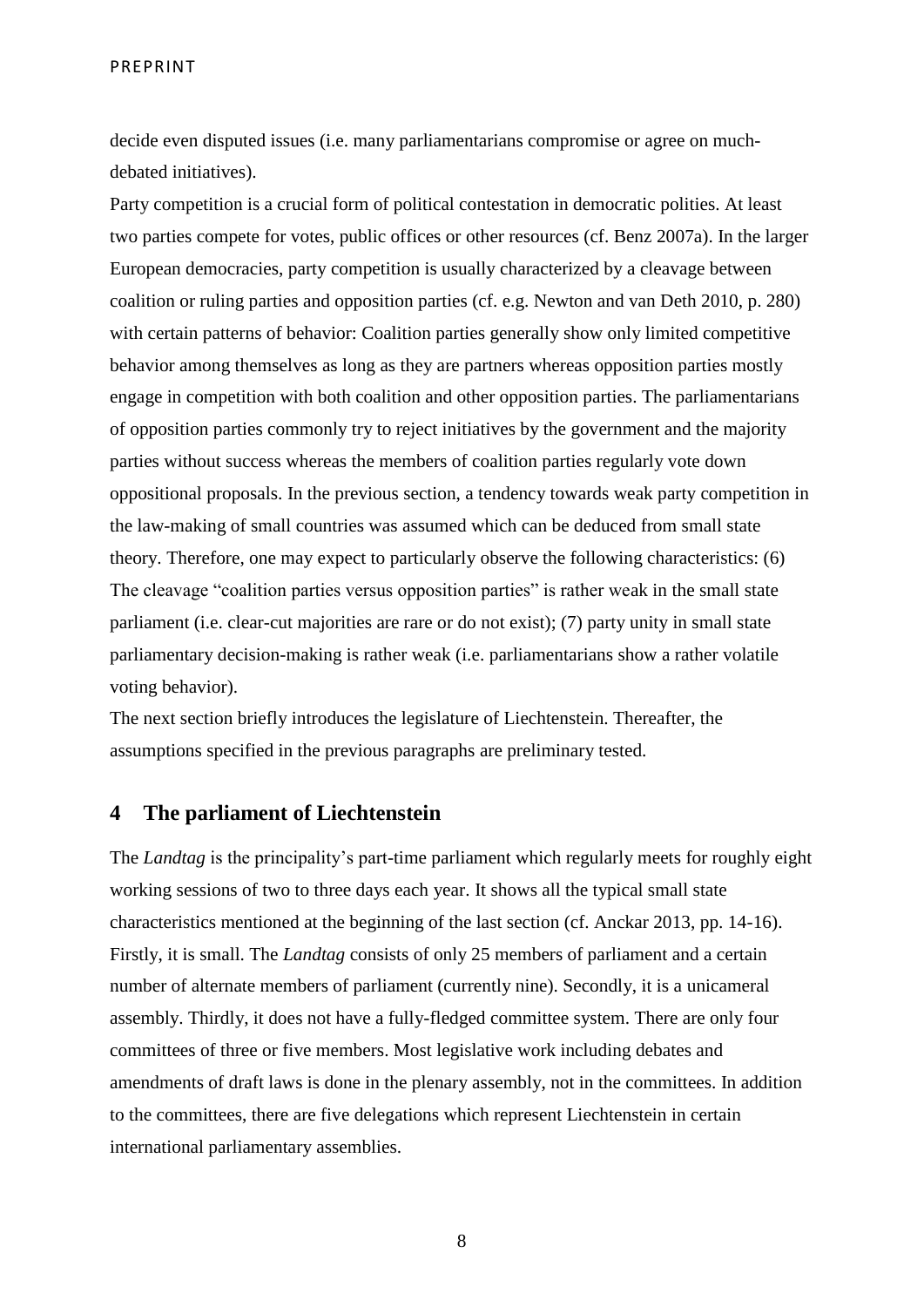Fourthly, the *Landtag* has only a few parliamentary groups. For a long time during the 20<sup>th</sup> century, just two parties – the *Fortschrittliche Bürgerpartei* (FBP) and the *Vaterländische Union* (VU) – obtained seats in elections. Both FBP and VU can be described as economically liberal, moderately conservative, and pro-monarchical parties. They have mostly formed grand coalitions during the last decades. The *Freie Liste* (FL) has been an oppositional party during the last legislative periods. It is social-democratic, ecological, and critical of the monarchy. In the 2013 elections, the new and somewhat populist voters' association *Die Unabhängigen* (DU) surprisingly gained four seats. Thus, the *Landtag* currently has four parliamentary groups for the first time. Scholars have argued that the political influence of the principality's parliament tends to decrease, that its resources are rather insufficient, and that it is heavily dependent on the government. For this critique and more information on the *Landtag*, see e.g. Allgäuer (1989); Batliner (1981); Beck (2013) and Marxer (2008).

## **5 The** *Landtag* **at work: Governance in the decision-making of a microstate legislature**

In order to pre-test the assumptions outlined in section 3, a comprehensive data set of the Liechtenstein Institute (Bendern) will be used. It is based on the minutes of the *Landtag* and documents the parliament's decision-making in detail. For example, it is mostly possible to see and track the individual voting behavior of each parliamentarian.<sup>3</sup> My analysis focuses on the legislative period 2009-2012 in which the *Landtag* finally voted on 239 legal acts (bills, ratification laws, popular or parliamentary initiatives, and decisions regarding European Economic Area (EEA) provisions). Results of a questionnaire-based elite survey conducted in summer 2012 by the author at the Liechtenstein Institute will also be taken into account if applicable. Roughly two thirds of the then members of parliament and alternate members participated in the survey.

As to the first assumption ("The small state government clearly dominates the parliamentary agenda-setting"), it is remarkable that 66% of all draft laws were initiated by the government. The executive also tabled ratification laws (21%) and decisions regarding EEA provisions (9%). Only 4% of all bills were parliamentary or popular initiatives. The parliamentarians' perceptions show a similar picture. 95% of the politicians who participated in the survey stated that in their view law-making processes are steered by the government even in case of

<sup>3</sup> The author thanks Christian Frommelt for his help to use the *Landtagsdatensatz*.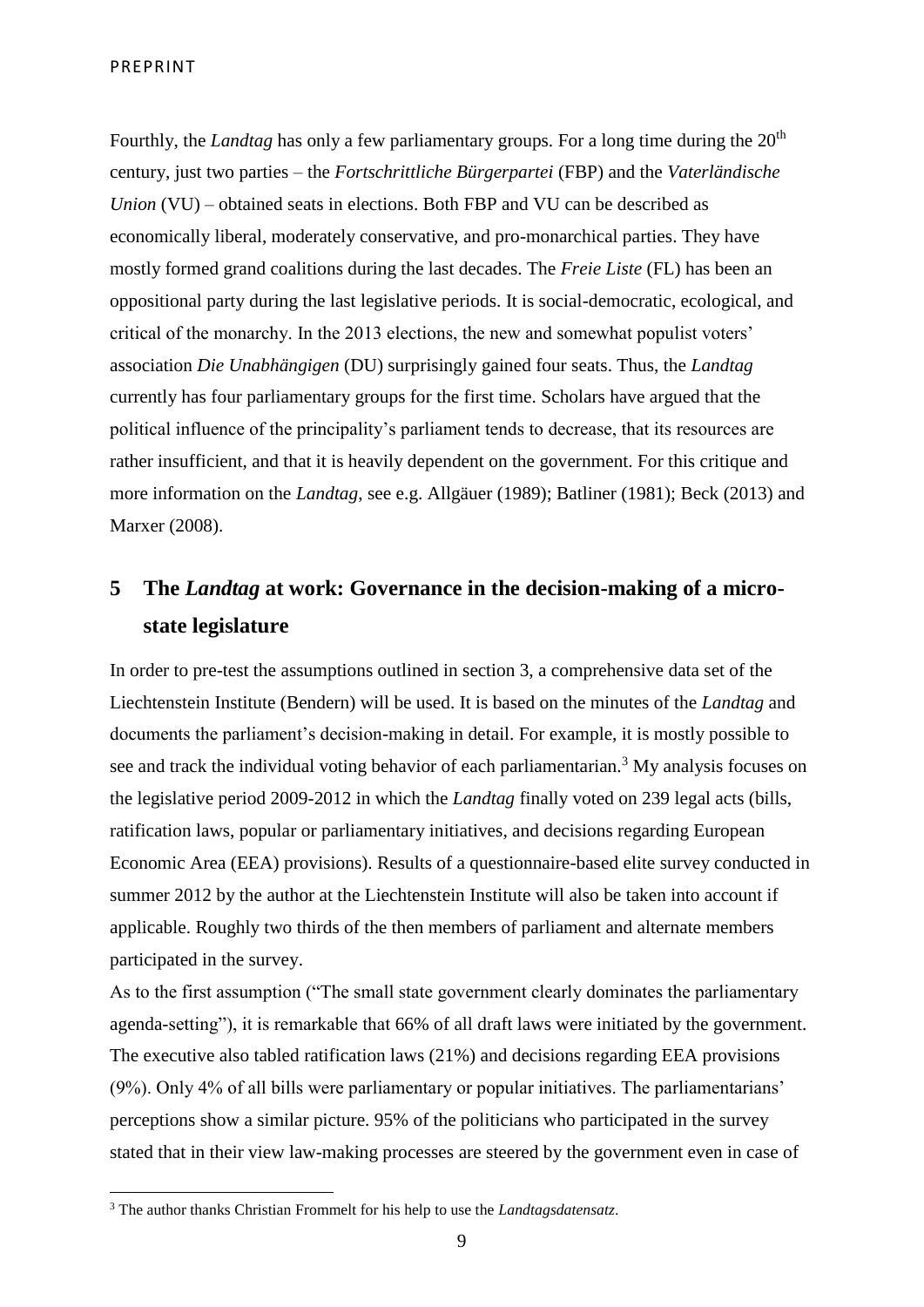disputed issues. Regarding the second working hypothesis ("Initiatives by the government are usually rather undisputed in the small state parliament"), it should be highlighted that almost a third of all government bills was not debated at all in the *Landtag*'s second reading. On the other side, there were at least ten contributions to the plenary discussions of two thirds of all parliamentary or popular initiatives. Thus, agenda items not tabled by the government were significantly more disputed in plenary sessions than initiatives by the executive. When it comes to the third assumption ("Governmental initiatives are adopted by large majorities in the small state parliament") and the fourth hypothesis ("The small state parliament rather often decides (quasi-) unanimously"), it is striking that the parliamentarians unanimously adopted no less than 54% of the executive's draft laws. Admittedly, the parliamentary opposition during the legislative period 2009-2012 was rather small but not unusual for the *Landtag*: It consisted of only two members of parliament (a FL politician and a former VU member who first left his party and later founded the DU association). Nevertheless, evidence from larger parliamentary democracies suggests that these two parliamentarians would mostly vote against government bills. But in only a third of all respective final parliamentary votes, one or two members of the *Landtag* voted against a draft law tabled by the executive.

As to the fifth assumption ("Broad majorities in the small state parliament frequently decide even disputed issues"), it is noteworthy that in case of more than 30 contributions to the plenary discussion of a bill, 25% of the respective decisions were still adopted unanimously and another quarter with just one or two "no" votes. Obviously, parliamentarians in Liechtenstein often compromise or agree on much-debated initiatives. They frequently seem to do so implicitly, i.e. without notable political negotiations. 48% of the politicians who participated in the survey perceived consensus-oriented bargaining among important political actors to be decisive with regard to fiercely disputed laws.

Regarding the sixth working hypothesis ("The cleavage 'coalition parties versus opposition parties' is rather weak in the small state parliament"), it should be emphasized once again that oppositional parliamentarians not uncommonly vote with the majority. In only 11% of all majority votes the typical coalition/opposition cleavage was clearly recognizable. The politicians' perception of the importance of party competition differs. With regard to undisputed laws, 52% of the members of parliament who participated in the survey stated that political decision-making is characterized by party competition. 86% of these politicians believed that party competition plays an essential role when the parliament has to decide on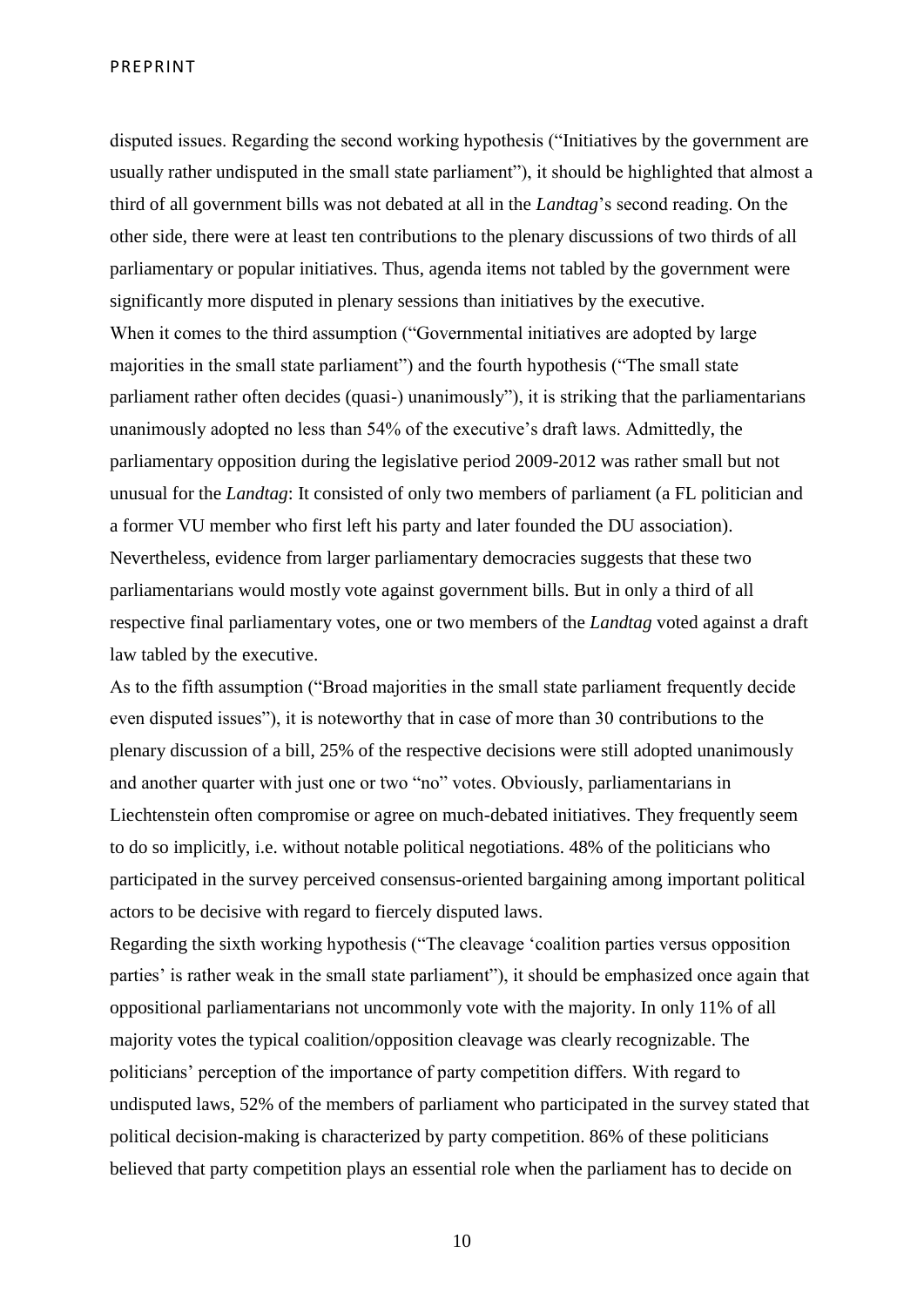rather disputed legal acts. However, the parliamentarians' voting behavior shows that clearcut majorities along the coalition/opposition cleavage tend to be rather rare. As to the seventh assumption ("party unity in small state parliamentary decision-making is rather weak"), it is remarkable that individual FBP and VU politicians quite often do not vote with the majority of their parliamentary groups. Admittedly, there was no pressing need during the legislative period 2009-2012 because of the grand coalition's large majority. Nevertheless, in almost two thirds of all majority votes with one or two "no" votes, members of the coalition parties dissented from the parliament's and their parties' majority. In case of more than two "no" votes, the dissenters more often came from FBP and/or VU (53%) than from both coalition and opposition parties (38%). Thus, parliamentarians in Liechtenstein show a significantly more volatile voting behavior than evidence from many larger parliamentary democracies suggests.

#### **6 Conclusion**

This chapter aimed at combining approaches from small state literature with selected governance typologies in order to explore patterns of governance in the legislatures of (very) small countries. Assumptions on the key independent variable (small stateness) were derived from small state theory whereas governance theory provided an analytical framework to explore the dependent variable (i.e. modes of governance influenced by small state characteristics). I expected to particularly observe strong hierarchy, (quasi-) consensual decision-making, and rather weak party competition in the law-making processes of small state parliaments. Seven more concrete working hypotheses were formulated on the basis of these initial assumptions. They were preliminary tested with regard to the parliament of Liechtenstein. Thus, this chapter only presented a single empirical case study, but at least an exploratory in-depth analysis was possible by means of a comprehensive data set on parliamentary decision-making and a complementary elite survey.

Regarding the case of Liechtenstein during the legislative period 2009-2012, the explanatory power of the assumptions outlined above is exceptional. In summary, it can be stated that the principality's law-making tends to be characterized by consensus-oriented hierarchical governance (cf. Wolf 2013, p. 29). Admittedly, Liechtenstein is such a diminutive country that small state characteristics can be supposed to have particularly strong effects on politics. In larger small states, the respective effects of small stateness may be weaker or may be neutralized or distorted by other factors. Moreover, the observed patterns of governance in the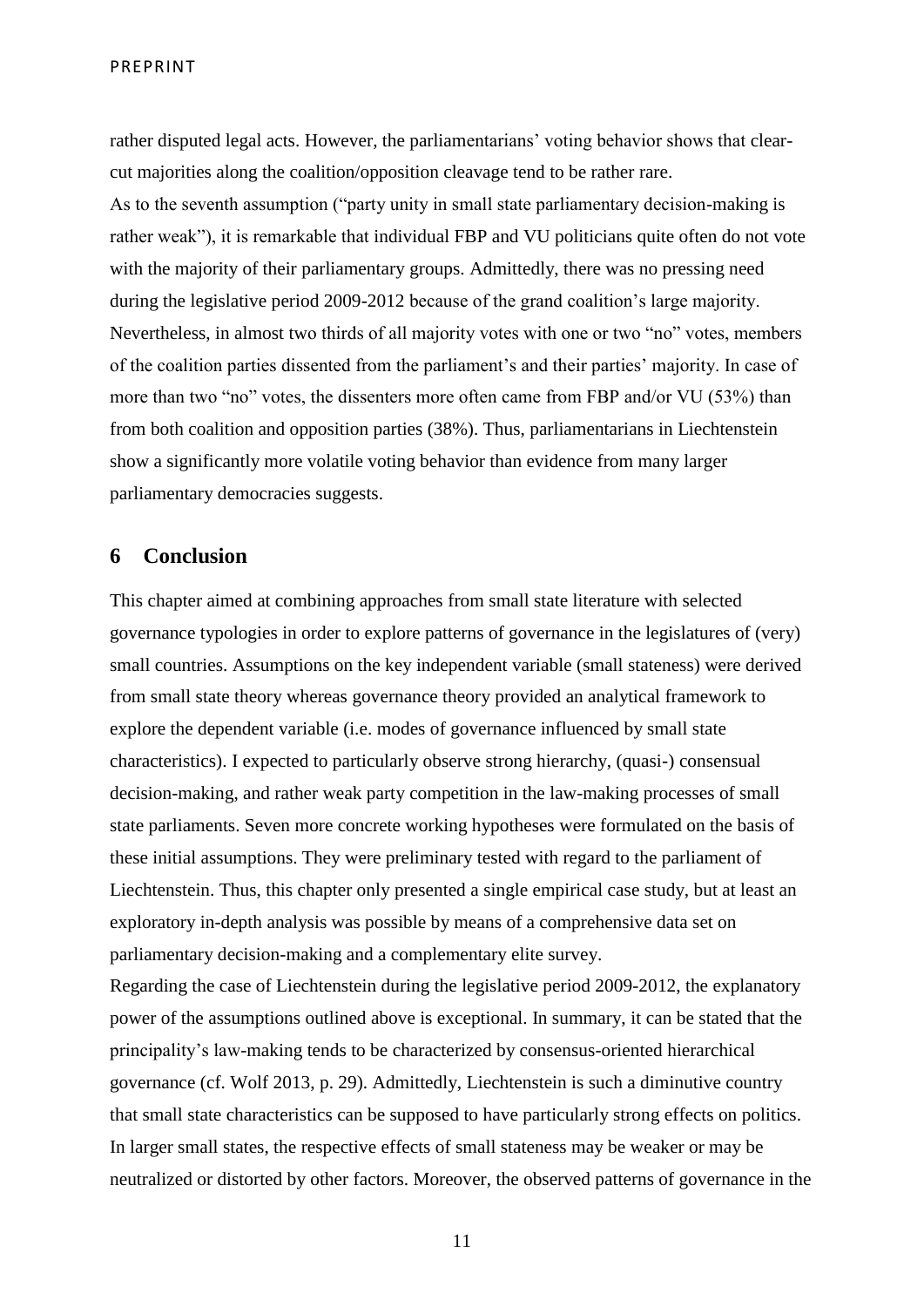*Landtag* could be mainly a result of a specific and unique political culture and/or institutional setting which emerged independently from the country's size (although this is rather unlikely, of course). By combining small state theory and governance theory, this chapter contributed to "theory-formation in political science" (Christmas-Møller 1983, p. 36). In order to test the generalizability of the outlined hypotheses on governance in small state legislatures, they should be applied to more small countries and particularly to other microstates in the future. As to Liechtenstein, the pre-parliamentary stages of law-making – especially the consultation proceedings – and the processes between the first and the second reading deserve closer scientific attention.

#### **Bibliography**

- Allgäuer, T. (1989). *Die parlamentarische Kontrolle über die Regierung im Fürstentum Liechtenstein*. Vaduz: Verlag der Liechtensteinischen Akademischen Gesellschaft.
- Amstrup, N. (1976). The Perennial Problem of Small States: A Survey of Research Efforts. *Cooperation and Conflict* 11(2), 163-182.
- Anckar, D. (2013). Introduction II. Legislatures in small polities. In D. J. Baldwin (ed.), *Legislatures of Small States. A comparative study* (pp. 12-19). London and New York: Routledge.
- Baehr, P. R. (1975). Small States: A Tool for Analysis? *World Politics* 27(3), 456-466.
- Baldwin, D. J. (ed.). (2013). *Legislatures of Small States. A comparative study*. London and New York: Routledge.
- Batliner, G. (1981). *Zur heutigen Lage des liechtensteinischen Parlaments*. Vaduz: Verlag der Liechtensteinischen Akademischen Gesellschaft.
- Beck, R. (2013). *Rechtliche Ausgestaltung, Arbeitsweise und Reformbedarf des liechtensteinischen Landtags.* Schaan: Verlag der Liechtensteinischen Akademischen Gesellschaft.
- Benz, A. (2004). Einleitung: Governance Modebegriff oder nützliches sozialwissenschaftliches Konzept? In A. Benz (ed.), *Governance – Regieren in komplexen Regelsystemen. Eine Einführung* (pp. 11-28). Wiesbaden: VS Verlag für Sozialwissenschaften.
- Benz, A. (2007a). Politischer Wettbewerb. In A. Benz, S. Lütz, U. Schimank & G. Simonis (eds.), *Handbuch Governance. Theoretische Grundlagen und empirische Anwendungsfelder* (pp. 54-67). Wiesbaden: VS Verlag für Sozialwissenschaften.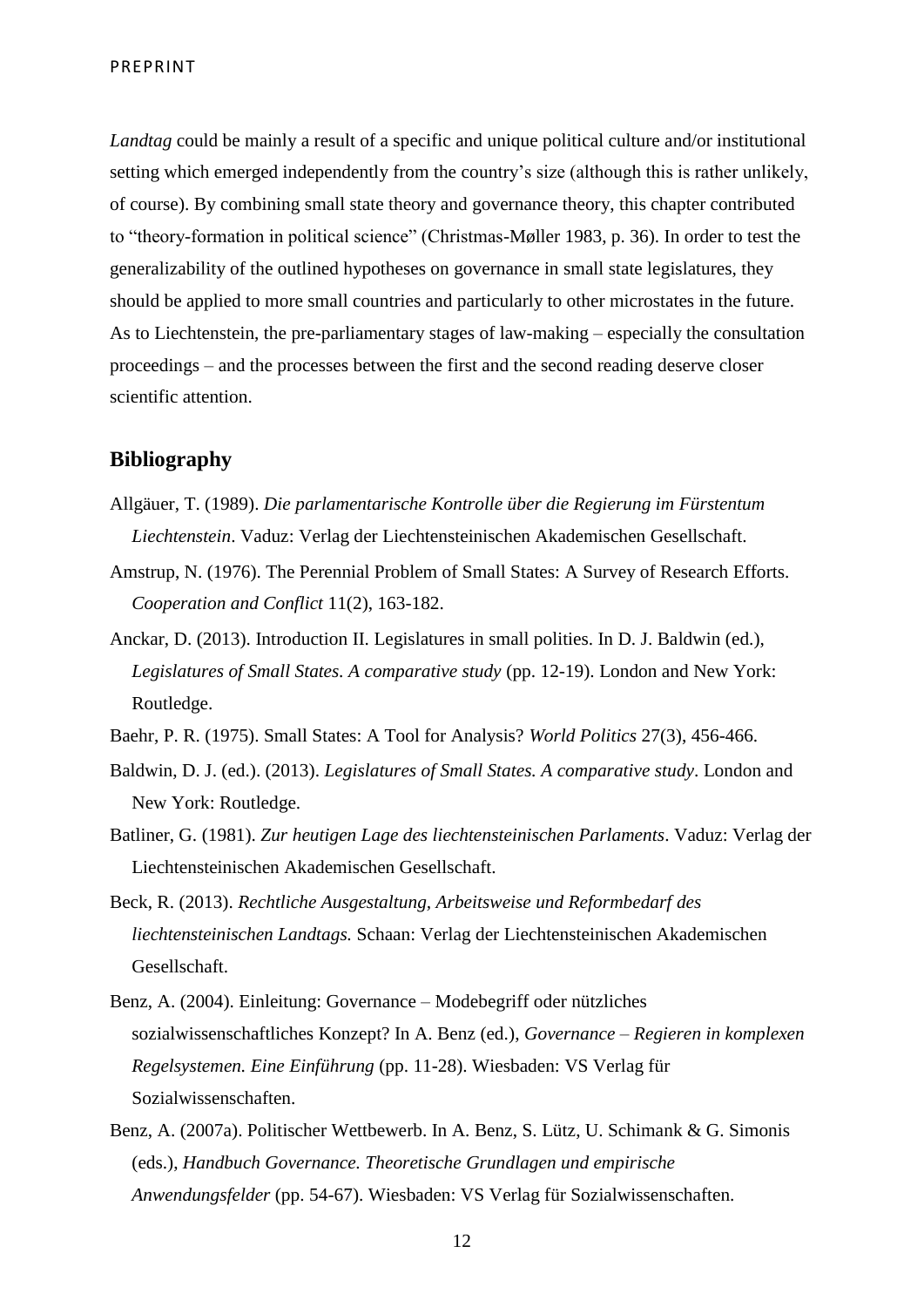- Benz, A. (2007b). Verhandlungen. In A. Benz, S. Lütz, U. Schimank & G. Simonis (eds.), *Handbuch Governance. Theoretische Grundlagen und empirische Anwendungsfelder* (pp. 106-118). Wiesbaden: VS Verlag für Sozialwissenschaften.
- Benz, A., & Dose, N. (2010). Governance Modebegriff oder nützliches sozialwissenschaftliches Konzept? In A. Benz & N. Dose (eds.), *Governance – Regieren in komplexen Regelsystemen. Eine Einführung*. 2ed. (pp. 13-36). Wiesbaden: VS Verlag für Sozialwissenschaften.
- Benz, A., & Papadopoulos, Y. (eds.). (2006). *Governance and Democracy. Comparing national, European and international experiences.* London and New York: Routledge.
- Benz, A., Lütz, S., Schimank, U., & Simonis, G. (2007). Einleitung. In A. Benz, S. Lütz, U. Schimank & G. Simonis (eds.), *Handbuch Governance. Theoretische Grundlagen und empirische Anwendungsfelder* (pp. 9-25). Wiesbaden: VS Verlag für Sozialwissenschaften.
- Bevir, M. (2011). *The SAGE Handbook of Governance*. Los Angeles: Sage.
- Bevir, M. (2012). *Governance. A Very Short Introduction*. Oxford: Oxford University Press.
- Blumenthal, J. von (2005). Governance eine kritische Zwischenbilanz. *Zeitschrift für Politikwissenschaft* 15(4), 1149-1180.
- Burris, S., Kempa, M., & Shearing, C. (2008). Changes in Governance. A Cross-Disciplinary Review of Current Scholarship. *Akron Law Review* 41(1), 1-66.
- Christmas-Møller, W. (1983). Some Thoughts on the Scientific Applicability of the Small State Concept: A Research History and a Discussion. In O. Höll (ed.), *Small States in Europe and Dependence* (pp. 35-53). Wien: Wilhelm Braumüller.
- Dahl, R. A., & Tufte, E. R. (1974). *Size and Democracy.* Stanford and London: Stanford University Press.
- Döhler, M. (2007). Hierarchie. In A. Benz, S. Lütz, U. Schimank & G. Simonis (eds.), *Handbuch Governance. Theoretische Grundlagen und empirische Anwendungsfelder* (pp. 46-53). Wiesbaden: VS Verlag für Sozialwissenschaften.
- Eisenstadt, S. N. (1977). Soziologische Merkmale und Probleme kleiner Staaten. *Schweizerische Zeitschrift für Soziologie* 3(1), 67-85.
- Fanger, U., & Illy, H. F. (1981). Entwicklung und Verwaltung in der Karibik. Kleinstaaten und ihre administrativen Probleme. In D. Oberndörfer (ed.), *Verwaltung in der Dritten Welt. Problemskizzen, Fallstudien, Bibliographie* (pp. 235-272). Berlin: Duncker und Humblot.
- Geser, H. (1991). Kleine Sozialsysteme ein soziologisches Erklärungsmodell der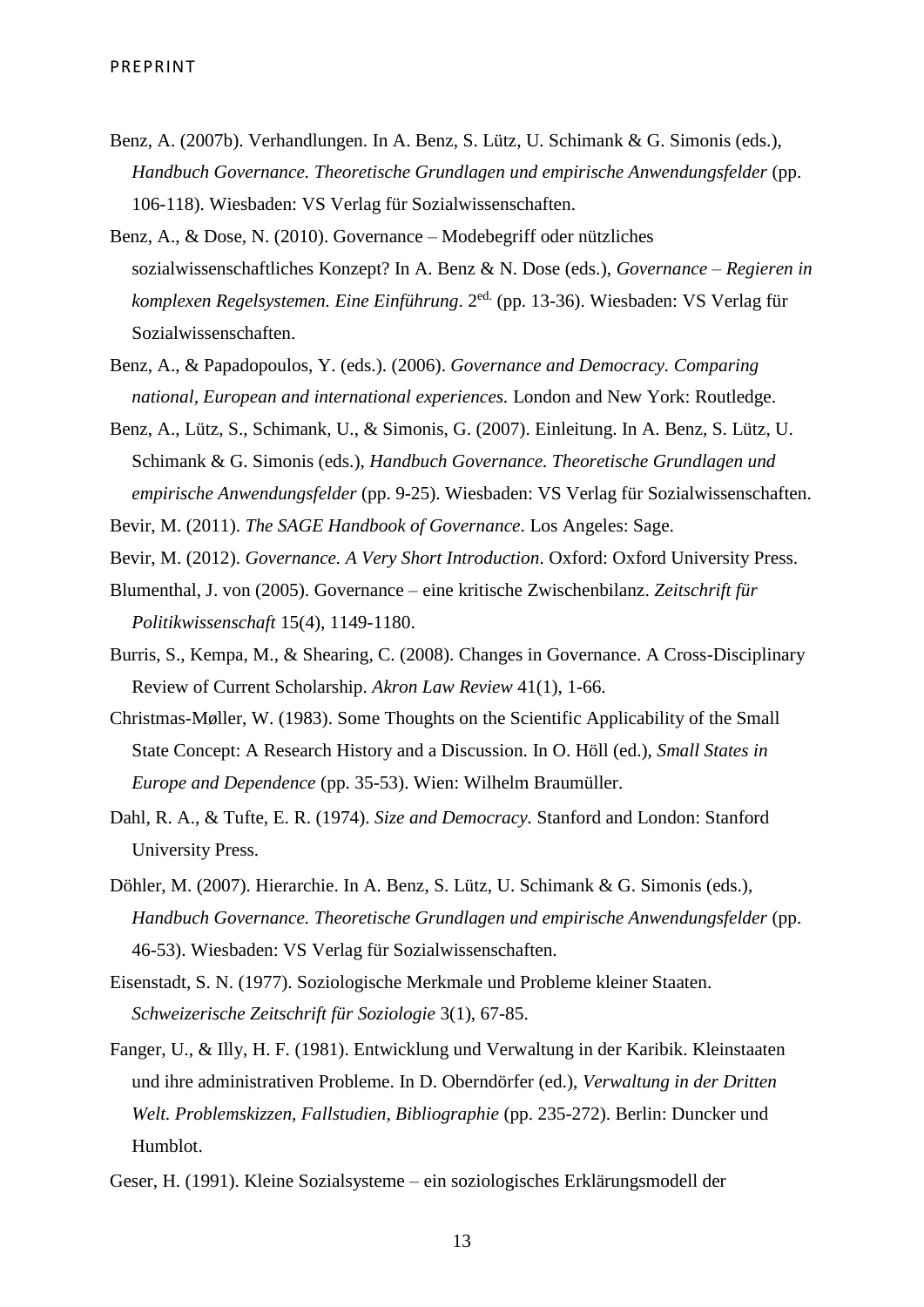Konkordanzdemokratie? In H. Michalsky (ed.), *Politischer Wandel in konkordanzdemokratischen Systemen* (pp. 93-121). Vaduz: Verlag der Liechtensteinischen Akademischen Gesellschaft.

- Geser, H. (1992). Kleinstaaten im internationalen System. *Kölner Zeitschrift für Soziologie und Sozialpsychologie* 44(4), 627-654.
- Geser, H. (1993). Ausgangspunkte zu einer Soziologie kleiner Staaten: Drei systemtheoretische Perspektiven. In A. Waschkuhn (ed.), *Kleinstaat. Grundsätzliche und aktuelle Probleme* (pp. 37-70). Vaduz: Verlag der Liechtensteinischen Akademischen Gesellschaft.
- Grande, E. (2012). Governance-Forschung in der Governance-Falle? Eine kritische Bestandsaufnahme. *Politische Vierteljahresschrift* 53(4), 565-592.
- Ingebritsen, C., Neumann, I., Gstöhl, S., & Beyer, J. (eds.). (2006). *Small States in International Relations*. Seattle and Reykjavik: University of Washington Press and University of Iceland Press.
- Kirt, R., & Waschkuhn, A. (2001). Was ist und zu welchem Zwecke betreibt man Kleinstaaten-Forschung? Ein Plädoyer für die wissenschaftliche Beschäftigung mit kleinen Nationen. In R. Kirt & A. Waschkuhn (eds.), *Kleinstaaten-Kontinent Europa. Probleme und Perspektiven* (pp. 23-46). Baden-Baden: Nomos.
- Lehmbruch, G. (1991). Das konkordanzdemokratische Modell in der vergleichenden Analyse politischer Systeme. In H. Michalsky (ed.), *Politischer Wandel in konkordanzdemokratischen Systemen* (pp. 13-24). Vaduz: Verlag der Liechtensteinischen Akademischen Gesellschaft.
- Levi-Faur, D. (ed.). (2012). *Oxford Handbook of Governance*. Oxford: Oxford University Press.
- Maass, M. (2009). The elusive definition of the small state. *International Politics* 46(1), 65- 83.
- Marxer, W. (2008). Der liechtensteinische Parlamentarismus heute. *Arbeitspapiere Liechtenstein-Institut* No. 21. doi:10.13091/li-ap-21.
- Mayntz, R. (2006). Governance Theory als fortentwickelte Steuerungstheorie? In G. F. Schuppert (ed.), *Governance-Forschung. Vergewisserung über Stand und Entwicklungslinien*. 2ed. (pp. 11-20). Baden-Baden: Nomos.
- Newton, K., & van Deth, J. W. (2010). *Foundations of Comparative Politics*. 2ed. Cambridge: Cambridge University Press.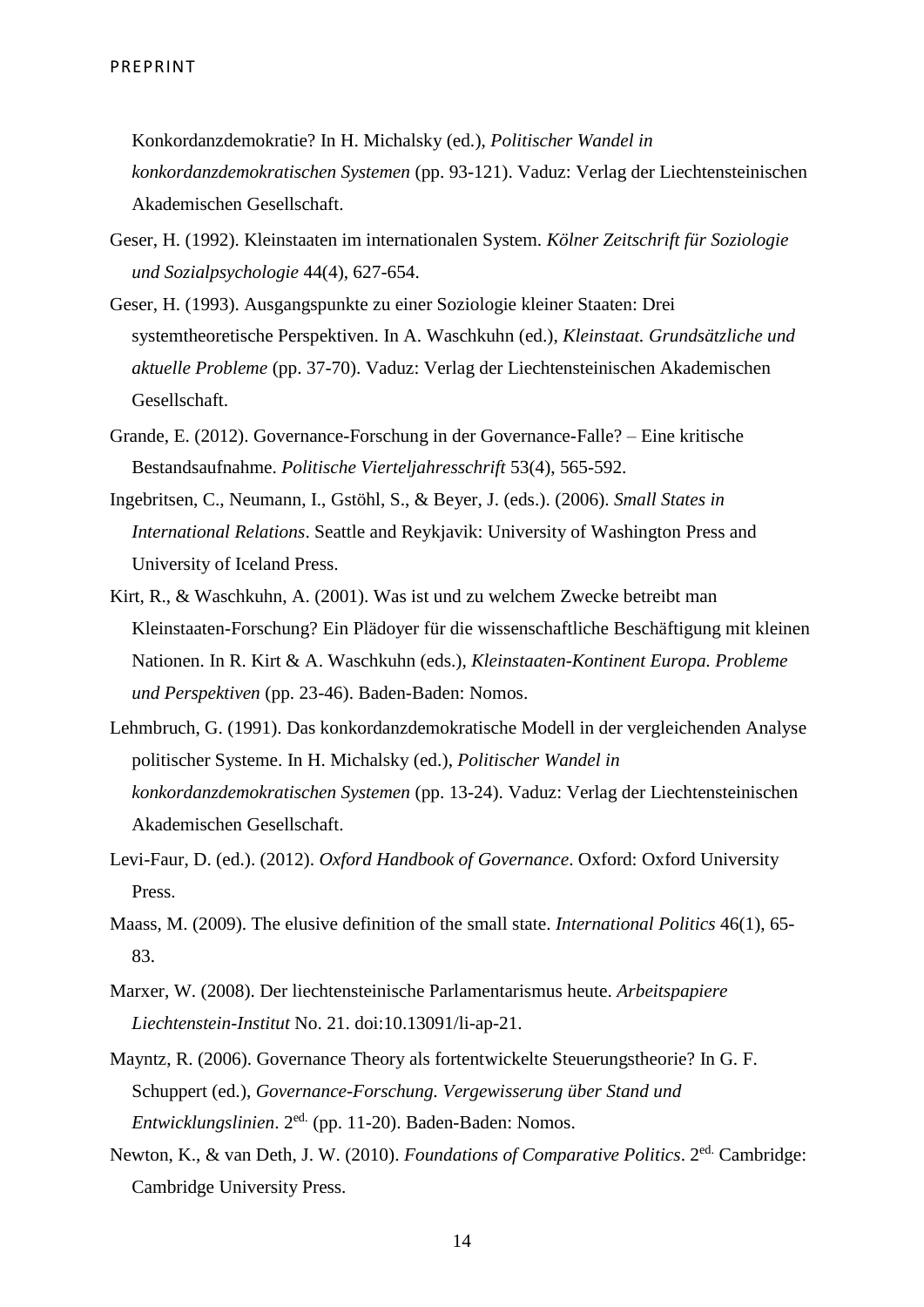- Offe, C. (2008). "Empty signifier" oder sozialwissenschaftliches Forschungsprogramm? In G. F. Schuppert & M. Zürn (eds.), *Governance in einer sich wandelnden Welt*. PVS-Sonderheft 41 (pp. 61-76). Wiesbaden: VS Verlag für Sozialwissenschaften.
- Richards, J. (1982). Politics in Small Independent Communities: Conflict or Consensus? *Journal of Commonwealth and Comparative Politics* 20(2), 155-171.
- Schimank, U. (2007). Elementare Mechanismen. In A. Benz, S. Lütz, U. Schimank & G. Simonis (eds.), *Handbuch Governance. Theoretische Grundlagen und empirische Anwendungsfelder* (pp. 29-45). Wiesbaden: VS Verlag für Sozialwissenschaften.
- Schneider, V. (2012). Governance and Complexity. In D. Levi-Faur (ed.), *Oxford Handbook of Governance* (pp. 129-142). Oxford: Oxford University Press.
- Schuppert, G. F. (2008). Governance auf der Suche nach Konturen eines "anerkannt uneindeutigen Begriffs". In G. F. Schuppert & M. Zürn (eds.), *Governance in einer sich wandelnden Welt*. PVS-Sonderheft 41 (pp. 13-40). Wiesbaden: VS Verlag für Sozialwissenschaften.
- van Kersbergen, K., & van Waarden, F. (2004). "Governance" as a bridge between disciplines: Cross-disciplinary inspiration regarding shifts in governance and problems of governability, accountability and legitimacy. *European Journal of Political Research* 43, 143-171.
- Veenendaal, W. (2013a). *Politics and Democracy in Microstates*. PhD dissertation. Leiden University.
- Veenendaal, W. (2013b). Size and Personalistic Politics: Characteristics of Political Competition in Four Microstates. *The Round Table* 102(3), 245-257.
- Veenendaal, W. (2013c). Democracy in microstates: why smallness does not produce a democratic political system. *Democratization*. doi:10.1080/13510347.2013.820710.
- Wald, A., & Jansen, D. (2007). Netzwerke. In A. Benz, S. Lütz, U. Schimank & G. Simonis (eds.), *Handbuch Governance. Theoretische Grundlagen und empirische Anwendungsfelder* (pp. 93-105). Wiesbaden: VS Verlag für Sozialwissenschaften.
- Waschkuhn, A. (1990). Strukturbedingungen und Entwicklungsprobleme des Kleinstaates. *Schweizerisches Jahrbuch für Politische Wissenschaft* 30, 137-155.
- Waschkuhn, A. (1993). Small State Theory and Microstates. In F. R. Pfetsch (ed.), *International Relations and Pan-Europe. Theoretical Approaches and Empirical Findings* (pp. 149-158). Münster und Hamburg: LIT.
- Wolf, S. (2013). Elemente einer makropolitischen Theorie des Kleinstaats. *Arbeitspapiere Liechtenstein-Institut* No. 42. doi:10.13091/li-ap-42.